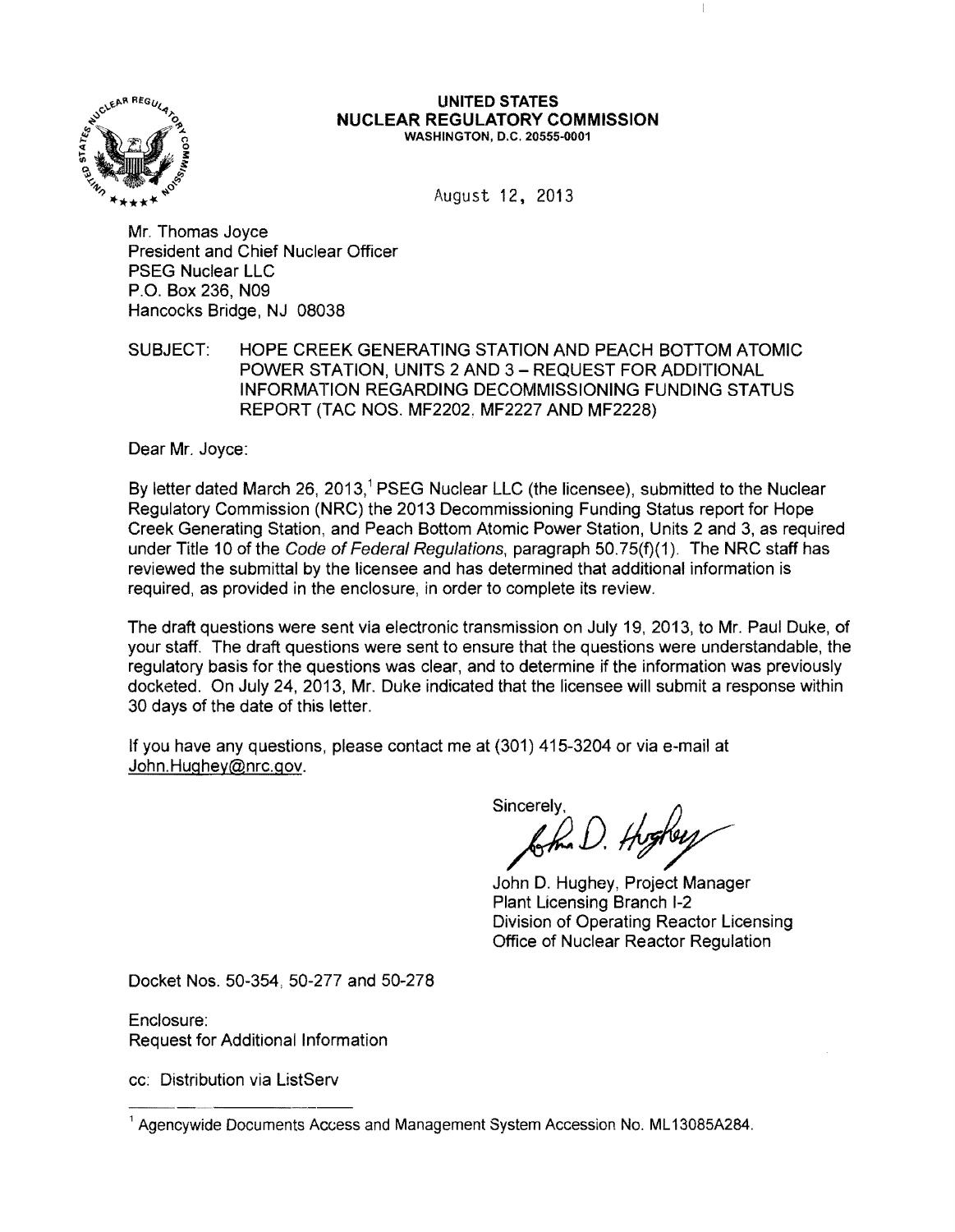## REQUEST FOR ADDITIONAL INFORMATION

## OFFICE OF NUCLEAR REACTOR REGULATION

## 2013 DECOMMISSIONING FUNDING STATUS REPORT

# PSEG NUCLEAR. LLC

# HOPE CREEK GENERATING STATION

### PEACH BOTTOM ATOMIC POWER STATION, UNITS 2 AND 3

### DOCKET NUMBERS 50-354, 50-277 AND 50-278

By tetter dated March 26,2013, (Agencywide Documents Access and Management System Accession No. ML 13085A284) PSEG Nuclear, LLC, (PSEG) submitted to the Nuclear Regulatory Commission (NRC) the 2013 Decommissioning Funding Status report for Hope Creek Generating Station (Hope Creek), and Peach Bottom Atomic Power Station (PBAPS), Units 2 and 3, as required under Title 10 of the Code of Federal Regulations (10 CFR) paragraph 50. 75(f)(1). The NRC staff has reviewed the information provided in the submittal and determined that the following additional information is required in order to complete its review.

#### **Reporting Requirements**

RAI 1 Indicate what portion of the accumulated fund balances are for radiological decommissioning activities only. Specify if any of the \$448,673,976 for Hope Creek, the \$246,506,792 for PBAPS Unit 2, and the \$249,543,711 for PBAPS Unit 3, is for nonradiological decommissioning costs such as spent fuel management or other nonradiological decommissioning activities.

On March 26, 2013, PSEG provided the amount accumulated in the decommissioning trust fund at the end of the calendar year preceding the date of the report for items included in 10 CFR 50.75 (b) and (c). Confirm that the dollar amounts identified above are exclusively for radiological decommissioning.

Per 10 CFR 50.75(f)(1), licensees must identify "the amount accumulated to the end of the calendar year preceding the date of the report." This actual amount is dedicated for NRC decommissioning activities as defined in 10 CFR 50.2.

#### **Amounts accumulated**

RAI 2 Indicate if the amount of decommissioning funds identified in the March 26, 2013, submittal are for the after-tax amounts of decommissioning funds accumulated through December 31, 2012. If not, please provide the after-tax amounts of decommissioning funds accumulated through December 31,2012, for Hope Creek, PBAPS Unit 2, and PBAPS Unit 3.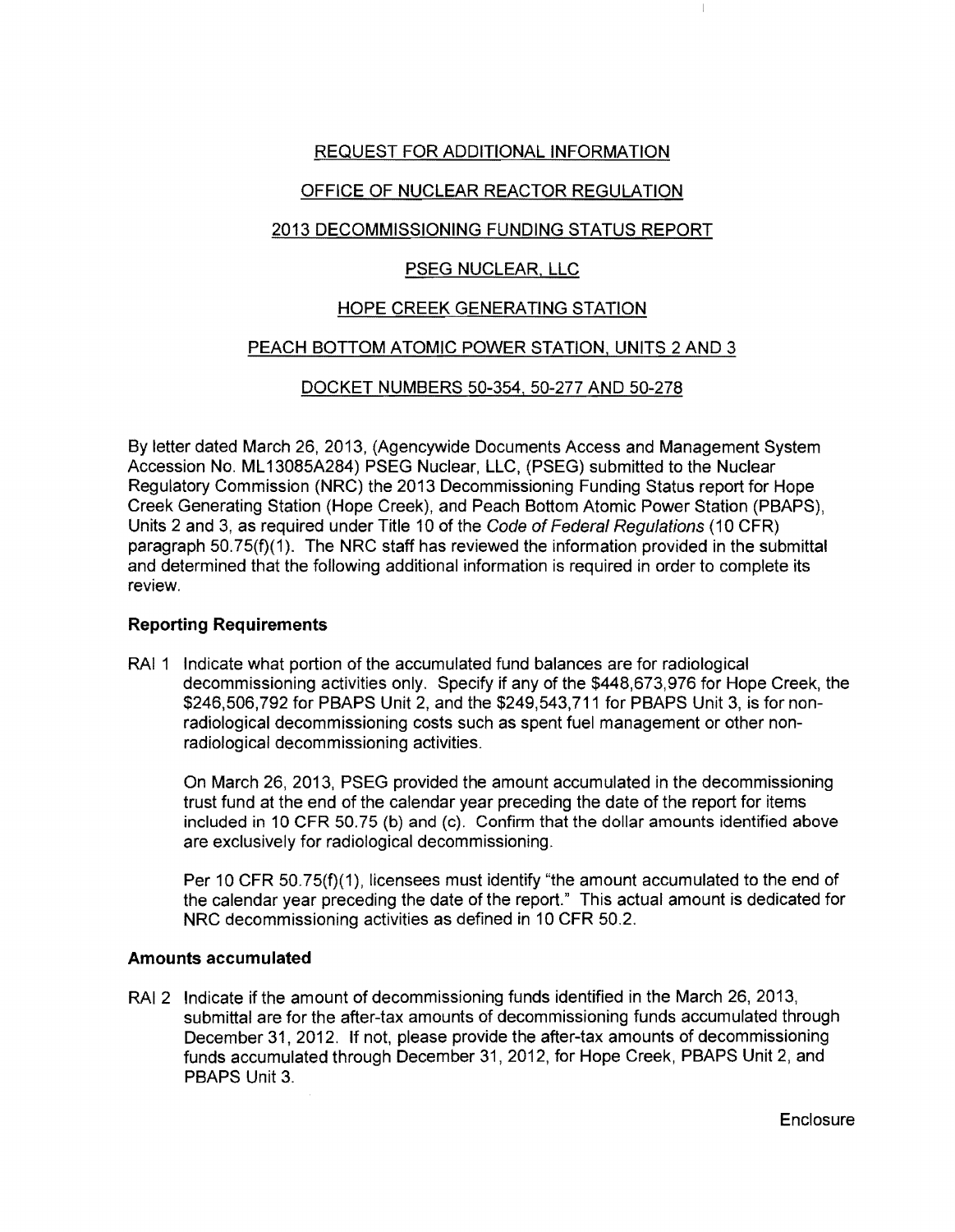On March 26, 2013, PSEG reported the amount of decommissioning funds accumulated as of December 31,2012, for Hope Creek, PBAPS Unit 2, and PBAPS Unit 3, but did not indicate if the amount stated was the before or after-tax balance.

 $\mathbb{F}$ 

The provisions of 10 CFR 50.75(f)(1) and (2) require the licensee to report the amount of funds accumulated to the end of the calendar year preceding the report.